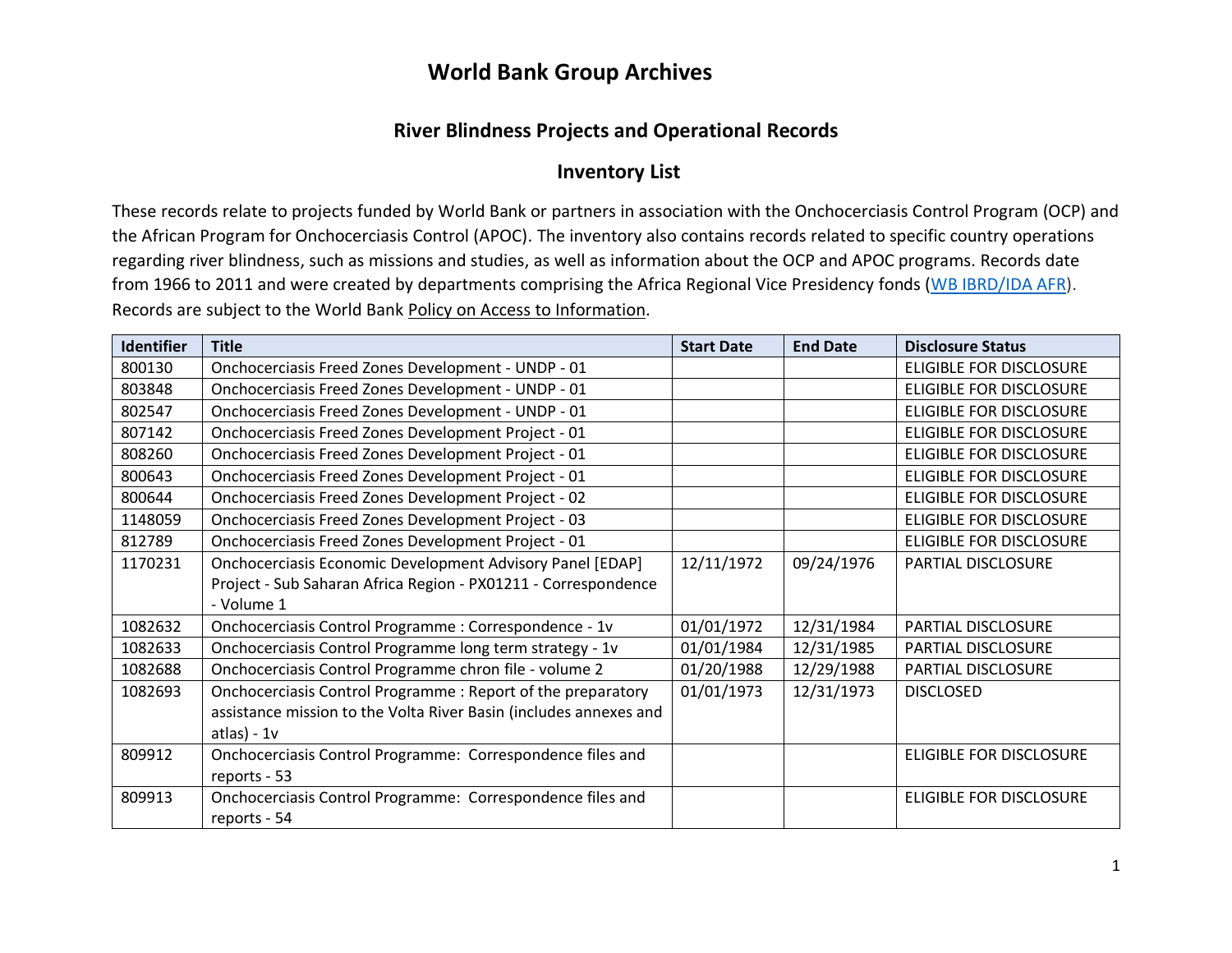| 1102208 | Onchocerciasis Control Programme: Correspondence files and<br>reports - 55                          |            |            | <b>ELIGIBLE FOR DISCLOSURE</b> |
|---------|-----------------------------------------------------------------------------------------------------|------------|------------|--------------------------------|
| 1102209 | Onchocerciasis Control Programme: Correspondence files and<br>reports - 56                          |            |            | <b>ELIGIBLE FOR DISCLOSURE</b> |
| 1104044 | Onchocerciasis Control Programme: Correspondence files and<br>reports - 57                          |            |            | ELIGIBLE FOR DISCLOSURE        |
| 1162771 | Onchocerciasis Control Programme [ONCHO] - 87/155 - Africa -<br>P011058 - Correspondence - Volume 1 | 11/13/1971 | 04/30/1973 | ELIGIBLE FOR DISCLOSURE        |
| 1162772 | Onchocerciasis Control Programme: Correspondence files and<br>reports - $C(9-16)$                   |            |            | <b>ELIGIBLE FOR DISCLOSURE</b> |
| 1162773 | Onchocerciasis Control Programme: Correspondence files and<br>reports - C(17-24)                    |            |            | <b>ELIGIBLE FOR DISCLOSURE</b> |
| 1162774 | Onchocerciasis Control Programme: Correspondence files and<br>reports - C(25-34)                    |            |            | ELIGIBLE FOR DISCLOSURE        |
| 1162775 | Onchocerciasis Control Programme: Correspondence files and<br>reports - C(35-45)                    |            |            | <b>ELIGIBLE FOR DISCLOSURE</b> |
| 1162776 | Onchocerciasis Control Programme: Correspondence files and<br>reports - C(46-52), BR                |            |            | <b>ELIGIBLE FOR DISCLOSURE</b> |
| 1185408 | Onchocerciasis Control Programme: Correspondence files and<br>reports - YR                          |            |            | <b>ELIGIBLE FOR DISCLOSURE</b> |
| 1185410 | Onchocerciasis Control Programme: Correspondence files and<br>reports - YFR                         |            |            | ELIGIBLE FOR DISCLOSURE        |
| 1185411 | Onchocerciasis Control Programme: Correspondence files and<br>reports - QR                          |            |            | <b>ELIGIBLE FOR DISCLOSURE</b> |
| 1185412 | Onchocerciasis Control Programme: Correspondence files and<br>reports - BM                          |            |            | <b>ELIGIBLE FOR DISCLOSURE</b> |
| 1185413 | Onchocerciasis Control Programme: Correspondence files and<br>reports - MR                          |            |            | <b>ELIGIBLE FOR DISCLOSURE</b> |
| 1185898 | Onchocerciasis Control Programme: Correspondence files and<br>reports - FR-01                       |            |            | ELIGIBLE FOR DISCLOSURE        |
| 1187819 | Onchocerciasis Control Programme: Correspondence files and<br>reports - BR-06                       |            |            | <b>ELIGIBLE FOR DISCLOSURE</b> |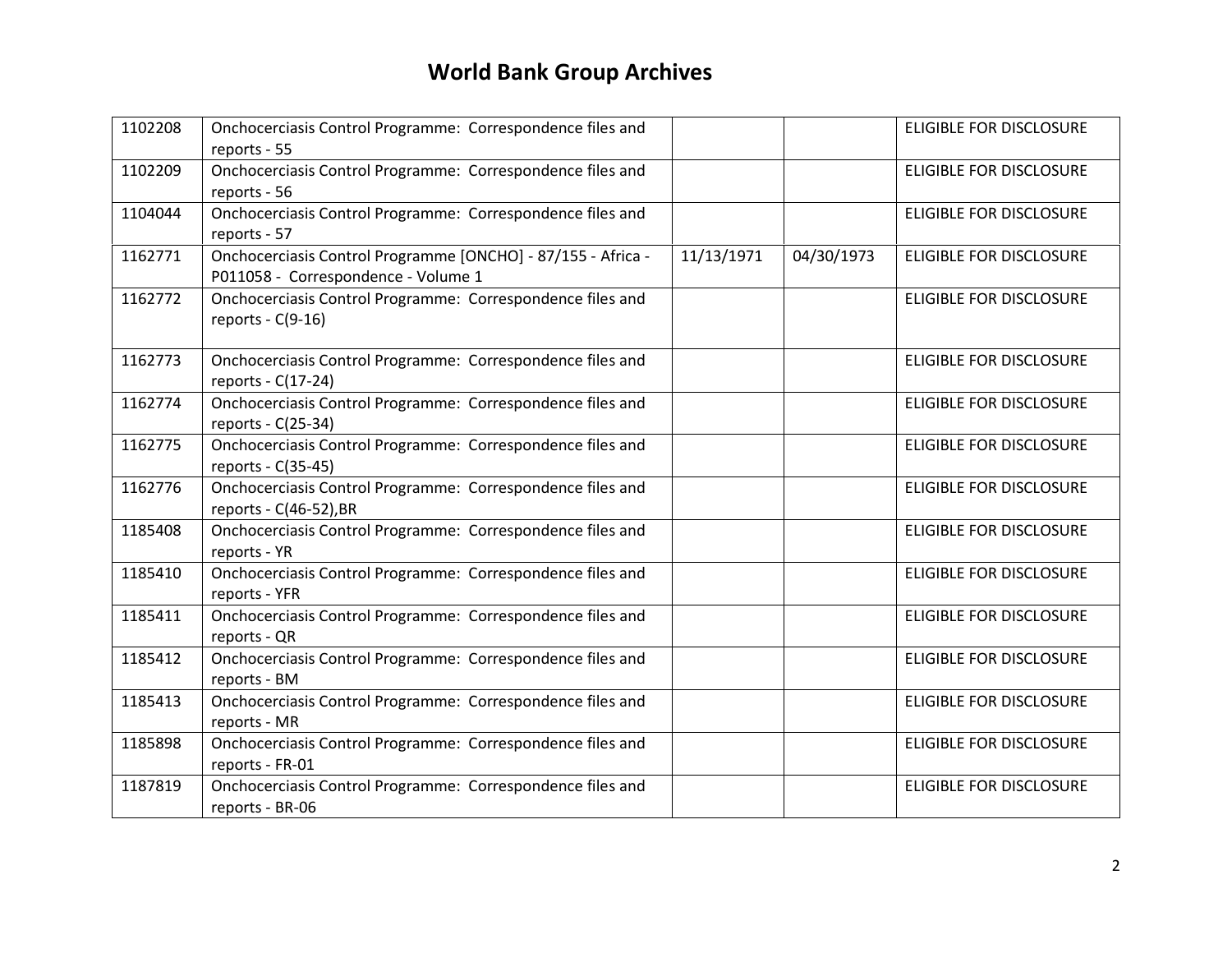| 1187820      | Onchocerciasis Control Programme: Correspondence files and<br>reports - BR-07                                                                      |            |            | <b>ELIGIBLE FOR DISCLOSURE</b> |
|--------------|----------------------------------------------------------------------------------------------------------------------------------------------------|------------|------------|--------------------------------|
| 1187821      | Onchocerciasis Control Programme: Correspondence files and<br>reports - BR-08                                                                      |            |            | <b>ELIGIBLE FOR DISCLOSURE</b> |
| 1199030      | Onchocerciasis Control Programme: Correspondence files and<br>reports - 58                                                                         |            |            | <b>ELIGIBLE FOR DISCLOSURE</b> |
| 1208265      | Onchocerciasis Control Programme: Correspondence files and<br>reports - PR-01                                                                      |            |            | <b>ELIGIBLE FOR DISCLOSURE</b> |
| 1215660      | Onchocerciasis Control Programme: Correspondence files and<br>reports - 59                                                                         |            |            | <b>ELIGIBLE FOR DISCLOSURE</b> |
| 1246009      | Onchocerciasis Control Programme: Correspondence files and<br>reports - 60                                                                         |            |            | <b>ELIGIBLE FOR DISCLOSURE</b> |
| 1269103      | Onchocerciasis Control Programme: Correspondence files and<br>reports - 61                                                                         |            |            | <b>ELIGIBLE FOR DISCLOSURE</b> |
| 809925       | Socio-economic Development of Onchocerciasis Freed Zones<br>$(SED) - 01$                                                                           | 05/01/1986 | 09/30/1990 | PARTIAL DISCLOSURE             |
| 809924       | Socio-economic Development of Onchocerciasis Freed Zones<br>$(SED) - BR$                                                                           | 12/01/1987 |            | <b>ELIGIBLE FOR DISCLOSURE</b> |
| 1081333      | Socio-economic Development of Onchocerciasis Freed Zones<br>$(SED) - 02$                                                                           | 10/01/1990 |            | ELIGIBLE FOR DISCLOSURE        |
| $\mathbf{1}$ | Cofinancing - General - BR                                                                                                                         | 01/01/1986 |            | <b>ELIGIBLE FOR DISCLOSURE</b> |
| 101047       | Land acquisition for Block 2 OCP - DOC                                                                                                             | 11/29/1986 |            | ELIGIBLE FOR DISCLOSURE        |
| D65861       | Long Term Prospects of the Onchocerciasis Control Programme -<br>Final Report - August 1981                                                        | 08/01/1981 | 08/31/1981 | <b>DISCLOSED</b>               |
| D73148       | Onchocerciasis Control Program [OCP] - May 18, 1993                                                                                                | 05/18/1993 | 05/18/1993 | <b>DISCLOSED</b>               |
| D60298       | 12th session of the Joint Programme Committee (JPC) of the<br>Onchocerciasis Control Programme (OCP) in West Africa : 1 - 4<br>December 1991 - DOC | 12/01/1991 |            | <b>ELIGIBLE FOR DISCLOSURE</b> |
| D61529       | Disease control and Development - Experiences with New Lands<br>Settlement and Development in the River Blindness Control Zone                     | 12/23/1991 | 12/23/1991 | PARTIAL DISCLOSURE             |
| D75220       | Onchocerciasis control program in West Africa - committee of<br>sponsoring agencies - DOC                                                          | 01/12/1993 |            | PARTIAL DISCLOSURE             |
| D68472       | Onchocerciasis control program in West Africa - DOC                                                                                                | 08/21/1992 |            | PARTIAL DISCLOSURE             |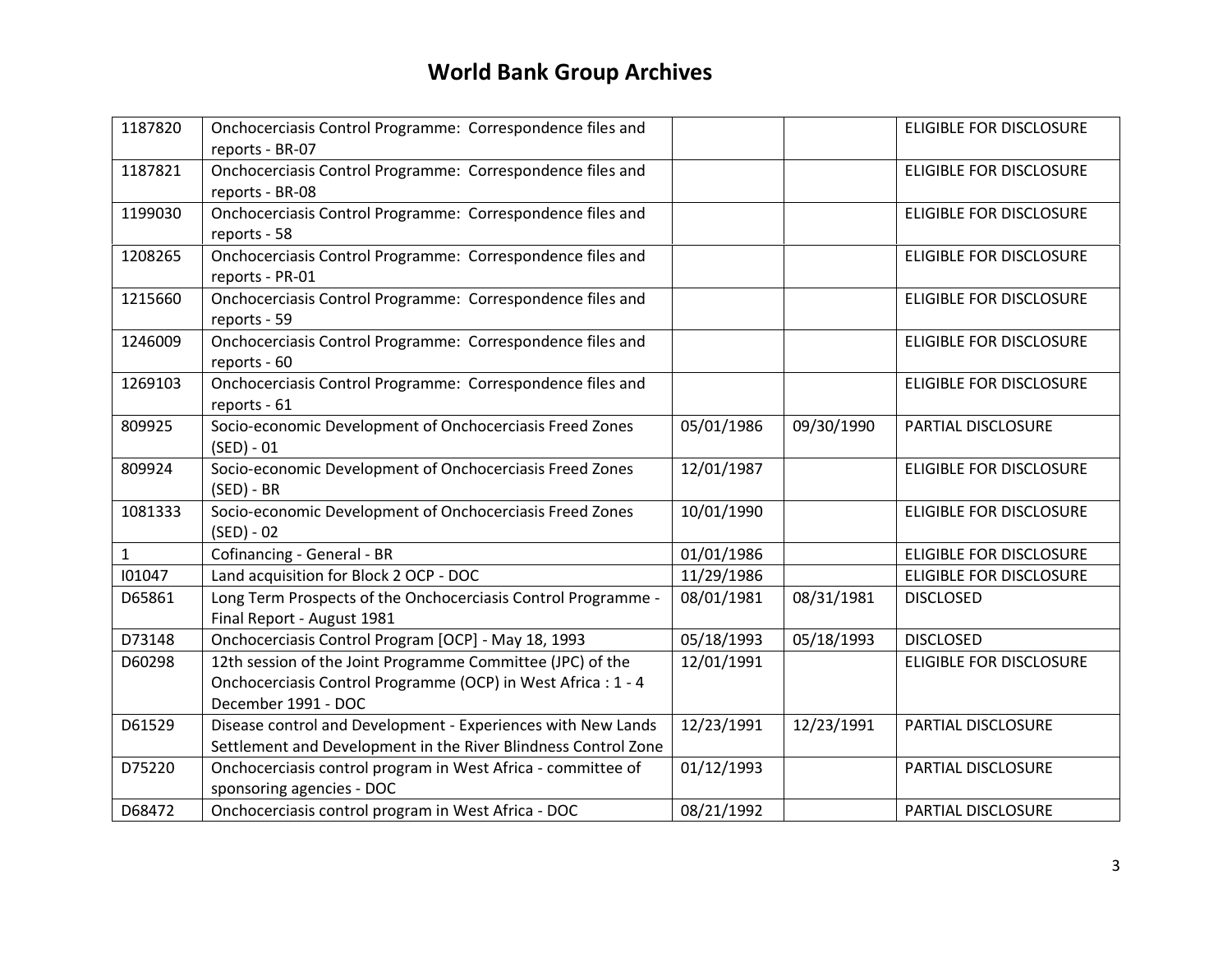| D55449 | Land settlement review : settlement experiences & development<br>strategies in the onchocerciasis control program in areas of West<br>Africa - DOC                                                      | 11/01/1990 |            | ELIGIBLE FOR DISCLOSURE        |
|--------|---------------------------------------------------------------------------------------------------------------------------------------------------------------------------------------------------------|------------|------------|--------------------------------|
| D68977 | The Macrofil Chemotherapy Project of Onchocerciasis<br>Chemotherapy Program [OCP] Review of Progress and Proposal<br>for an Expanded Drug Development Programme - September 14<br>to September 15, 1992 | 09/14/1992 | 09/15/1992 | <b>DISCLOSED</b>               |
| D71764 | Plan de devolution du programme de lutte contre<br>l'onchocercose - onchocercose - trypanosomiase - dracunculose                                                                                        | 01/01/1992 | 01/01/1992 | ELIGIBLE FOR DISCLOSURE        |
| D71765 | Actualisation du plan de devolution du programme de lutte<br>contre l'onchocercose : lutte contre l'onchocercose, la<br>trypanosomiase humaine et eradication de la dracunculose -<br>April 1, 1992     | 04/01/1992 | 04/01/1992 | ELIGIBLE FOR DISCLOSURE        |
| D71878 | Programme de devolution des activites de lutte contre<br>l'onchocercose en Cote d'Ivoire - DOC                                                                                                          | 09/01/1990 |            | ELIGIBLE FOR DISCLOSURE        |
| D71879 | Plan de devolution du programme de surveillance et de lutte<br>contre l'onchocercose et les mycobacterioses au Togo - DOC                                                                               | 09/01/1990 |            | <b>ELIGIBLE FOR DISCLOSURE</b> |
| D71880 | Plan de devolution - lutte contre l'onchocercose, le pian, la lepre<br>et le ver de Guinee au Ghana - DOC                                                                                               | 09/01/1990 |            | <b>ELIGIBLE FOR DISCLOSURE</b> |
| D71881 | Programme de surveillance et de lutte contre l'onchocercose et<br>les autres endemies majeures en Republique du Benin - DOC                                                                             | 09/01/1990 |            | ELIGIBLE FOR DISCLOSURE        |
| D71882 | Plan de devolution du programme de surveillance et de lutte<br>contre l'onchocercose, la trypanosomiase et les maladies<br>cecitantes - DOC                                                             | 08/01/1989 |            | <b>ELIGIBLE FOR DISCLOSURE</b> |
| D71883 | Programme de surveillance et de lutte contre l'onchocercose et<br>la trypanosomiase humaine au Burkina Faso - DOC                                                                                       | 09/01/1988 |            | <b>ELIGIBLE FOR DISCLOSURE</b> |
| D71884 | Devolution Plan - Control of Onchocerciasis, Yaws, Leprosy, and<br>Guinea Worm in Ghana - Provisional Agenda Item 9 - September<br>1990                                                                 | 09/01/1990 | 09/30/1990 | <b>DISCLOSED</b>               |
| D71885 | Onchocerciasis & human trypanosomiasis surveillance & control<br>in Burkina Faso - DOC                                                                                                                  | 09/01/1988 |            | ELIGIBLE FOR DISCLOSURE        |
| D71886 | Plan for devolution of the onchocerciasis & leprosy surveillance<br>& control program in Niger - DOC                                                                                                    | 07/15/1989 |            | <b>ELIGIBLE FOR DISCLOSURE</b> |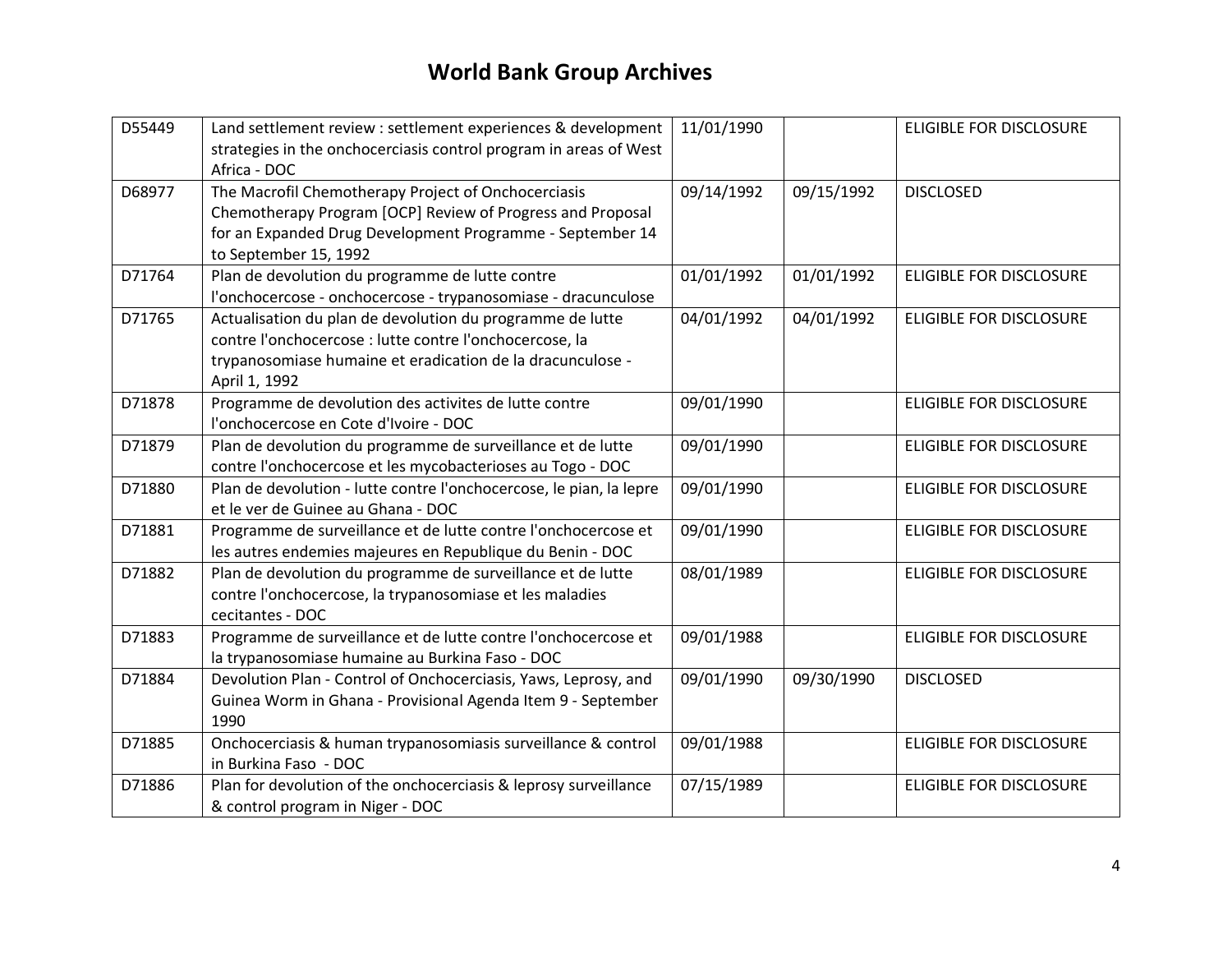| D71887  | Plan for devolution of program for surveillance & control of       | 09/01/1990 |            | <b>ELIGIBLE FOR DISCLOSURE</b> |
|---------|--------------------------------------------------------------------|------------|------------|--------------------------------|
|         | onchocerciasis & mycobacterioses in Togo - DOC                     |            |            |                                |
| D71888  | Program for the devolution of onchocerciasis control activities in | 09/01/1990 |            | <b>ELIGIBLE FOR DISCLOSURE</b> |
|         | Cote d'Ivoire - DOC                                                |            |            |                                |
| D64859  | Plan de devolution du programme de lutte contre                    | 01/01/1992 |            | ELIGIBLE FOR DISCLOSURE        |
|         | l'onchocercose (Onchocercose - Trypanosomiase - Dracunculose)      |            |            |                                |
|         | $-$ DOC                                                            |            |            |                                |
| D72224  | Actualisation du plan de devolution du programme de lutte          | 04/01/1992 | 04/01/1992 | ELIGIBLE FOR DISCLOSURE        |
|         | contre l'onchocercose - April 1, 1992                              |            |            |                                |
| D65009  | Plan de devolution du programme de lutte contre                    | 01/01/1992 | 01/01/1992 | ELIGIBLE FOR DISCLOSURE        |
|         | l'onchocercose - onchocercose - trypanosomiase - dracunculose      |            |            |                                |
|         | - Plan D'Action 1992                                               |            |            |                                |
| D65210  | OCP contributions to the Macrofil chemotherapy project 1992 -      | 05/07/1992 |            | PARTIAL DISCLOSURE             |
|         | 1997 - DOC                                                         |            |            |                                |
| D65211  | OCP Contributions from countries in the initial program area -     | 06/13/1990 |            | PARTIAL DISCLOSURE             |
|         | <b>DOC</b>                                                         |            |            |                                |
| D81042  | Land Settlement Review - Settlement Experiences and                | 07/01/1990 | 07/31/1990 | <b>DISCLOSED</b>               |
|         | Development Strategies in the Onchocerciasis Controlled Areas      |            |            |                                |
|         | of West Africa - Final Report - July 1990                          |            |            |                                |
| D81087  | Socio Economic Development Studies in the Onchocerciasis           | 09/01/1988 | 09/30/1988 | <b>DISCLOSED</b>               |
|         | Control Programme Area - Final Report - Volume 1 - Main Report     |            |            |                                |
|         | - September 1988                                                   |            |            |                                |
| D202077 | Peuplement et Developpement Durable de la Zone du                  | 01/01/1994 | 01/01/1994 | ELIGIBLE FOR DISCLOSURE        |
|         | Programme de Lutte contre l'Onchocercose au Benin -                |            |            |                                |
|         | Republique du Benin                                                |            |            |                                |
| D202078 | Mise en Valeur des Zones Liberees de l'Onchocercose - Mali -       | 01/01/1993 | 01/01/1993 | <b>ELIGIBLE FOR DISCLOSURE</b> |
|         | Ministere du Developpement Rural et de l'Environnement -           |            |            |                                |
|         | 1993                                                               |            |            |                                |
| D202079 | Experience du Niger en Matiere de Repeuplement et                  | 01/01/1993 | 01/01/1993 | ELIGIBLE FOR DISCLOSURE        |
|         | Developpement dans les Zones Liberees de l'Onchocercose -          |            |            |                                |
|         | Republique du Niger - 1993                                         |            |            |                                |
| D202081 | Les Regimes Fonciers et l' Installation des Populations dans les   | 01/01/1994 | 01/01/1994 | <b>ELIGIBLE FOR DISCLOSURE</b> |
|         | Zones Liberees de l'Onchocercose - Club du Sahel - 1994            |            |            |                                |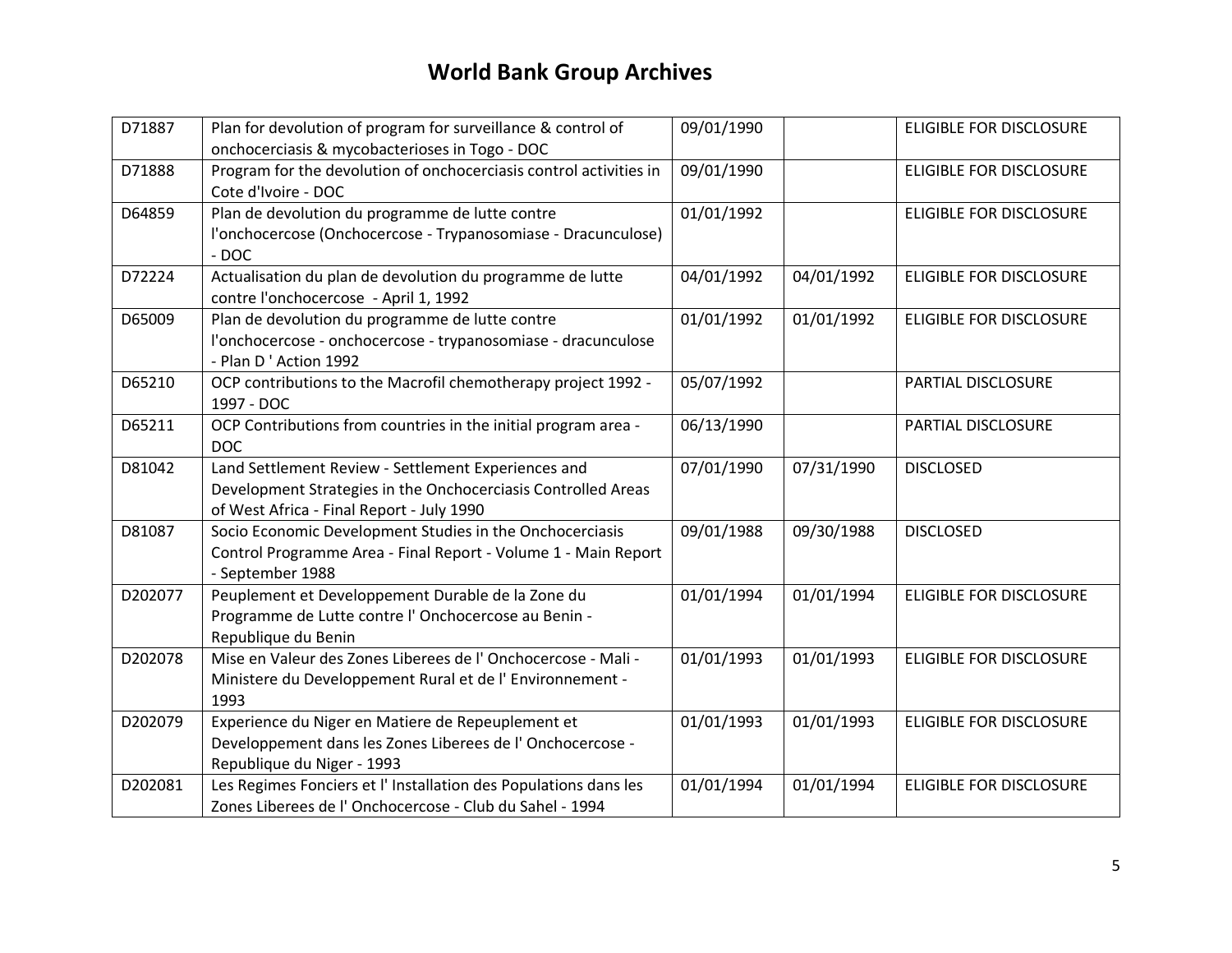| D202082 | Contribution a la Reunion Ministerielle sur la Problematique du                                           | 01/01/1993 | 01/01/1993 | <b>ELIGIBLE FOR DISCLOSURE</b> |
|---------|-----------------------------------------------------------------------------------------------------------|------------|------------|--------------------------------|
|         | Peuplement Durable dans les Zones de Lutte Contre l'<br>Onchocercose - Republique de Guinee-Bissau - 1993 |            |            |                                |
| D202084 | Conference Interministerielle - Peuplement et Developpement                                               | 04/01/1994 | 04/01/1994 | <b>ELIGIBLE FOR DISCLOSURE</b> |
|         | Durable dans les Zones du Programme de Lutte contre l'                                                    |            |            |                                |
|         | Onchocercose - Contribution aux Debats - Avril 1994 - Roberto                                             |            |            |                                |
|         | Cogno - IRAM                                                                                              |            |            |                                |
| D202086 | Sustainable Settlement and Development of the Onchocerciasis                                              | 01/01/1993 | 01/01/1993 | <b>ELIGIBLE FOR DISCLOSURE</b> |
|         | Control Programme Area in Benin - Republic of Benin - 1993                                                |            |            |                                |
| D202087 | The Rehabilitation of Onchocerciasis Controlled Areas - Senegal -                                         | 01/01/1993 | 01/01/1993 | <b>ELIGIBLE FOR DISCLOSURE</b> |
|         | Ministry of Environmental Protection - 1993                                                               |            |            |                                |
| D202088 | Re-Settlement and Development Experience in Onchocerciasis                                                | 01/01/1994 | 01/01/1994 | <b>ELIGIBLE FOR DISCLOSURE</b> |
|         | Freed Areas in Niger - Republic of Niger                                                                  |            |            |                                |
| D202089 | Statement to the Ministerial Meeting on the Problem of                                                    | 01/01/1994 | 01/01/1994 | ELIGIBLE FOR DISCLOSURE        |
|         | Sustainable Settlement in Onchocerciasis Control Programme                                                |            |            |                                |
|         | Areas - Republic of Guinea-Bissau                                                                         |            |            |                                |
| D202090 | Views of the People on the Sustainable Development of                                                     | 01/01/1994 | 01/01/1994 | <b>ELIGIBLE FOR DISCLOSURE</b> |
|         | Onchocerciasis Freed Areas in Mali - The Case of Mali - Aminata                                           |            |            |                                |
|         | D. Traore                                                                                                 |            |            |                                |
| D202091 | Report on Strategic Guidelines for Sustainable Resettlement of                                            | 03/01/1994 | 03/01/1994 | <b>ELIGIBLE FOR DISCLOSURE</b> |
|         | Onchocerciasis Freed Areas - March 1994 - Ministry of                                                     |            |            |                                |
|         | Agriculture and Animal Resources, Guinea                                                                  |            |            |                                |
| D202092 | Land Tenure Issues in the Development of the Onchocerciasis                                               | 01/01/1994 | 01/01/1994 | <b>DISCLOSED</b>               |
|         | Free Areas of Northern Ghana - Dr. George Benneh, University of                                           |            |            |                                |
|         | Ghana                                                                                                     |            |            |                                |
| D202093 | Settlement and Development of Onchocerciasis Freed Areas in                                               | 01/01/1994 | 01/01/1994 | <b>ELIGIBLE FOR DISCLOSURE</b> |
|         | Mali - Ministry of Rural Development and the Environment                                                  |            |            |                                |
| D202094 | Integrated Rural Development and Natural Resources                                                        | 01/01/1994 | 01/01/1994 | <b>ELIGIBLE FOR DISCLOSURE</b> |
|         | Management as a Case Study for Sustainable Settlement and                                                 |            |            |                                |
|         | Development of the Onchocerciasis Control Areas in Sierra<br>Leone                                        |            |            |                                |
| D84850  | Onchocerciasis Control Programme [OCP] Contributions of                                                   | 10/26/1992 | 10/26/1992 | <b>DISCLOSED</b>               |
|         | Participating Countries - October 26, 1992                                                                |            |            |                                |
|         |                                                                                                           |            |            |                                |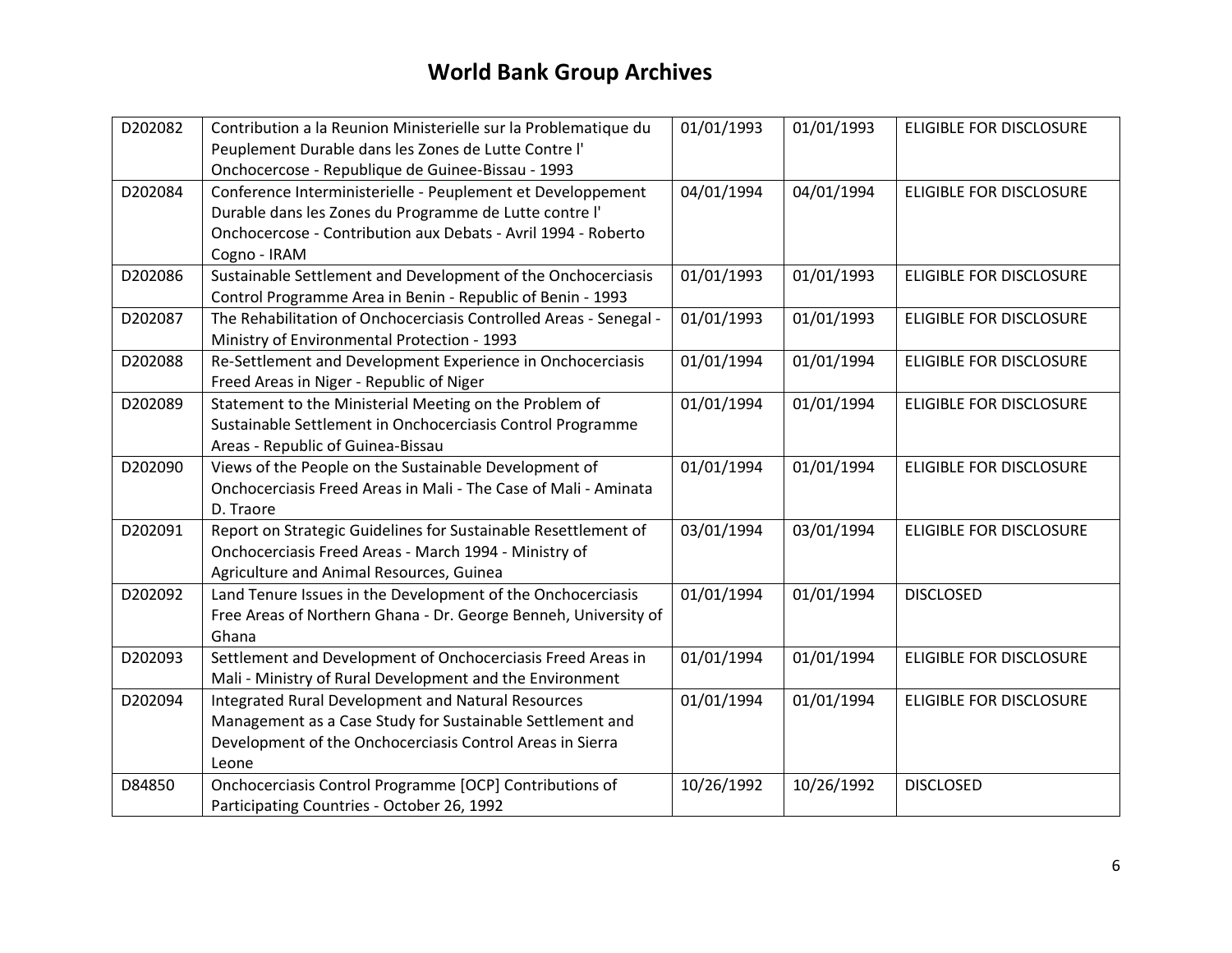| D84851  | A Methodology for Determining Land Use Change in the           | 08/17/1993 | 08/17/1993 | <b>DISCLOSED</b>               |
|---------|----------------------------------------------------------------|------------|------------|--------------------------------|
|         | Onchocerciasis Project Area and the Environmental Effects of   |            |            |                                |
|         | That Change - August 17, 1993                                  |            |            |                                |
| D93682  | A Review of the Economic Impact of Treatment with Ivermectin   | 02/01/1994 | 02/28/1994 | <b>DISCLOSED</b>               |
|         | Onchocerciasis - Deborah A McFarland - John Murray - February  |            |            |                                |
|         | 1994                                                           |            |            |                                |
| D93960  | La gestion des terroirs comme strategie contributive au        | 03/01/1994 | 03/01/1994 | <b>ELIGIBLE FOR DISCLOSURE</b> |
|         | developpement durable dans les zones liberees de l'            |            |            |                                |
|         | onchocercose Mars 1994 - Communication a la Reunion            |            |            |                                |
|         | Ministerielle Sur Le Peuplement Et le Developpement Dans L'    |            |            |                                |
|         | Aire du Programme de Lutte Contre                              |            |            |                                |
| D93979  | Plan de devolution du programme de surveillance et de lutte    | 08/01/1989 | 08/01/1989 | <b>ELIGIBLE FOR DISCLOSURE</b> |
|         | contre l'onchocercose la trypanosomiase et les maladies        |            |            |                                |
|         | cecitantes - August 1, 1989                                    |            |            |                                |
| D93983  | Onchocerciasis and human trypanosomiasis surveillance and      | 09/01/1988 | 09/01/1988 | <b>ELIGIBLE FOR DISCLOSURE</b> |
|         | control in Burkina Faso - September 1, 1988                    |            |            |                                |
| D94225  | Devolution plan update of the onchocerciasis control program - | 04/01/1992 | 04/01/1992 | <b>ELIGIBLE FOR DISCLOSURE</b> |
|         | onchocerciasis and human trypanosomiasis control and           |            |            |                                |
|         | eradication of dracunculiasis - April 1, 1992                  |            |            |                                |
| 1300642 | Onchocerciasis Control Programme - Donor Countries - January / | 01/01/1982 | 12/31/1982 | PARTIAL DISCLOSURE             |
|         | December 1982                                                  |            |            |                                |
| 1300643 | Onchocerciasis: Chronological File Cables and Faxes - 1v       | 01/01/1991 | 12/31/1992 | <b>ELIGIBLE FOR DISCLOSURE</b> |
| 1300644 | Onchocerciasis: Socio Economic Development - 1v                | 01/01/1974 | 12/31/1978 | PARTIAL DISCLOSURE             |
| 1300651 | Onchocerciasis - Committee of Sponsoring Agencies [CSA] - 1981 | 06/09/1981 | 12/04/1981 | <b>DISCLOSED</b>               |
|         | - Report of Sixth Meeting - Geneva - November 19, 20, 1981 -   |            |            |                                |
|         | December 4, 1981                                               |            |            |                                |
| 1300652 | Onchocerciasis - Joint Programme Committee [JPC] -             | 09/26/1983 | 12/15/1983 | <b>DISCLOSED</b>               |
|         | Onchocerciasis Control Programme - Fourth Meeting - December   |            |            |                                |
|         | 1983                                                           |            |            |                                |
| 1300653 | Onchocerciasis - Joint Programme Committee [JPC] - Geneva -    | 12/03/1979 | 12/04/1981 | <b>DISCLOSED</b>               |
|         | December 1981                                                  |            |            |                                |
| 1300654 | Onchocerciasis - Expert Advisory Committee [EAC] Meeting -     | 09/26/1983 | 09/30/1983 | <b>DISCLOSED</b>               |
|         | Fourth Meeting - Bouake - 1983                                 |            |            |                                |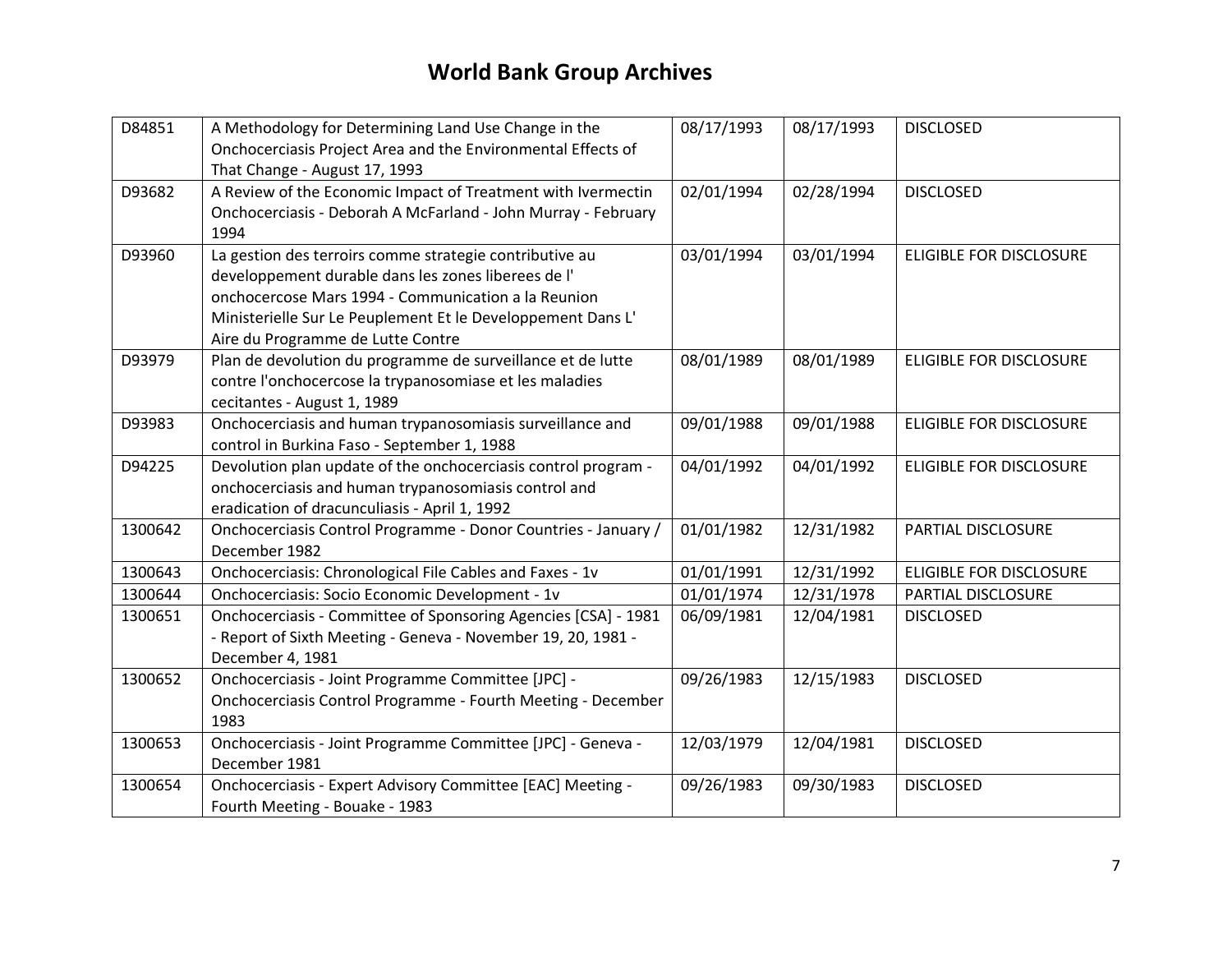| 1300655 | Onchocerciasis - National Onchocerciasis Committees [NOC] -<br>Lome - June 1983                                                                                                                                                   | 06/07/1983 | 06/09/1983 | <b>DISCLOSED</b>               |
|---------|-----------------------------------------------------------------------------------------------------------------------------------------------------------------------------------------------------------------------------------|------------|------------|--------------------------------|
| 1300656 | Onchocerciasis - World Health Organization [WHO] - Working<br>Group of National Experts on Devolution - Synthesis Report -<br>April 1984                                                                                          | 04/24/1984 | 05/25/1984 | <b>DISCLOSED</b>               |
| 1300657 | Onchocerciasis - Onchocerciasis Control Programme [OCP] -<br>OCP/82.3 - Proposals for a Western Expansion - 1982                                                                                                                  | 05/01/1982 | 05/01/1982 | <b>DISCLOSED</b>               |
| 1300658 | Onchocerciasis - World Health Organization - Rivers of Disease -<br>1983                                                                                                                                                          | 05/12/2011 | 05/12/2011 | <b>DISCLOSED</b>               |
| 1300659 | Onchocerciasis - Onchocerciasis Control Programme - The<br>Economics of Blindness Prevention under the Onchocerciasis<br>Control Program [OCP] in Upper Volta - A Preliminary Analysis -<br>A. Prost, N. Prescott and R. Le Berre | 01/10/1983 | 01/13/1983 | <b>DISCLOSED</b>               |
| 1300660 | Onchocerciasis - Joint Committee Programme - Joint Programme<br>Committee [JPC] 1981 - Senegambia Project - Onchocerciasis<br>Control in Guinea, Guinea - Bissau, Mali, Senegal and Sierra<br>Leone                               | 01/01/1981 | 12/31/1981 | <b>DISCLOSED</b>               |
| 1300661 | Onchocerciasis: Institute For Development Anthropology<br>Negotiations - 1v                                                                                                                                                       | 01/01/1988 |            | <b>ELIGIBLE FOR DISCLOSURE</b> |
| 1300662 | Onchocerciasis - Socio Economic Development - Volume 1                                                                                                                                                                            | 01/01/1973 | 08/27/1975 | PARTIAL DISCLOSURE             |
| 1300663 | Onchocerciasis: Preparatory Phase Work Program for Socio<br>Economic Development - 1v                                                                                                                                             | 08/10/1984 | 09/12/1989 | <b>DISCLOSED</b>               |
| 1300664 | Onchocerciasis: Socio Economic Development Chron File - 1v                                                                                                                                                                        | 03/24/1987 | 08/30/1990 | <b>DISCLOSED</b>               |
| 1300665 | Onchocerciasis: Preparatory Assistance Mission to the<br>Government Report Annexs VI - 1 to VI - 5 (English and French) -<br>2v                                                                                                   | 01/01/1973 |            | <b>ELIGIBLE FOR DISCLOSURE</b> |
| 1300666 | Onchocerciasis: Preparatory Assistance Mission to the<br>Governments Report Annexs 0 - 1 to V - 6 (English and French) -<br>2v                                                                                                    | 01/01/1973 |            | ELIGIBLE FOR DISCLOSURE        |
| 1300667 | Onchocerciasis: Previous Chron: Telexes, Faxes and EMS 29A and<br>$29B - 2v$                                                                                                                                                      | 01/01/1990 | 12/31/1991 | <b>ELIGIBLE FOR DISCLOSURE</b> |
| 1300668 | Onchocerciasis Control Programme: Telexes / Incoming and<br>Outgoing / Faxes / Incoming and Outgoing - 2v                                                                                                                         | 01/01/1989 |            | <b>ELIGIBLE FOR DISCLOSURE</b> |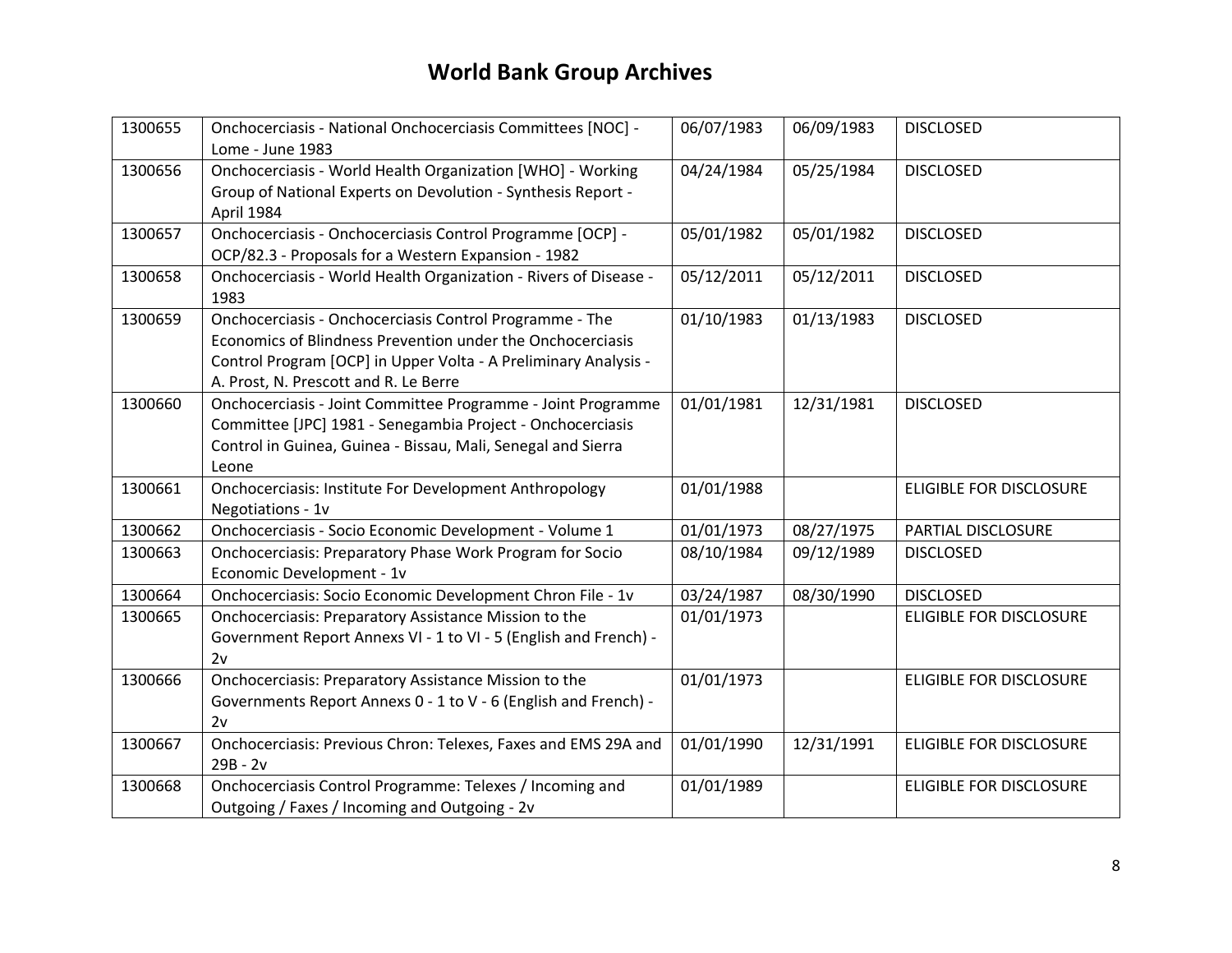| 1300669 | Onchocerciasis Control Programme: Letters / Memos / Reports -<br>1v                        | 01/01/1989 |            | <b>ELIGIBLE FOR DISCLOSURE</b> |
|---------|--------------------------------------------------------------------------------------------|------------|------------|--------------------------------|
| 1300670 | Onchocerciasis Control Programme: Letters and Memos (01) - 1v                              | 01/01/1991 |            | <b>ELIGIBLE FOR DISCLOSURE</b> |
| 1300671 | Onchocerciasis Control Programme: Cables and Faxes (02) - 1v                               | 01/01/1991 |            | <b>ELIGIBLE FOR DISCLOSURE</b> |
| 1300672 | Onchocerciasis Control Programme: Number (02) - 1v                                         | 01/01/1990 |            | <b>ELIGIBLE FOR DISCLOSURE</b> |
| 1300673 | Onchocerciasis Control Programme: Chron File - 1v                                          | 01/01/1990 |            | <b>ELIGIBLE FOR DISCLOSURE</b> |
| 1300674 | Onchocerciasis Control Programme - Donors Meetings - 1979,<br>1981, 1982, 1984, 1985, 1987 | 01/31/1979 | 11/05/1987 | PARTIAL DISCLOSURE             |
| 1300675 | Onchocerciasis Control Programme: External Review (09) - 1v                                | 10/01/1989 | 12/31/1990 | PARTIAL DISCLOSURE             |
| 1300676 | Onchocerciasis Control Programme: External Review of OCP /                                 | 01/01/1990 |            | <b>ELIGIBLE FOR DISCLOSURE</b> |
|         | Consultants Records - 1v                                                                   |            |            |                                |
| 1300677 | Onchocerciasis Control Programme: Chemotherapy Project - 1v                                | 01/01/1983 | 12/31/1990 | PARTIAL DISCLOSURE             |
| 1300678 | Onchocerciasis Control Programme: Devolution 23 - 1v                                       | 01/01/1988 | 12/31/1990 | PARTIAL DISCLOSURE             |
| 1300679 | <b>Onchocerciasis Control Programme: Devolution Participating</b>                          | 01/01/1986 | 12/31/1991 | PARTIAL DISCLOSURE             |
|         | Countries Correspondence - 1v                                                              |            |            |                                |
| 1300680 | Onchocerciasis Control Programme: Land Settlement Policy In                                | 01/01/1993 | 12/31/1994 | <b>ELIGIBLE FOR DISCLOSURE</b> |
|         | Support Environmentally Sustainable - 1v                                                   |            |            |                                |
| 1300681 | Onchocerciasis Control Programme - Land Settlement Review -                                | 02/11/1988 | 01/08/1991 | <b>ELIGIBLE FOR DISCLOSURE</b> |
|         | Preparation and Execution - Volume 1                                                       |            |            |                                |
| 1300682 | Onchocerciasis Control Programme: Land Settlement Review:                                  | 01/01/1990 | 12/31/1992 | <b>ELIGIBLE FOR DISCLOSURE</b> |
|         | Seminar 12 - 1v                                                                            |            |            |                                |
| 1300683 | Onchocerciasis Control Programme: Miscellaneous                                            | 01/01/1987 | 12/31/1990 | <b>ELIGIBLE FOR DISCLOSURE</b> |
|         | Correspondence - 1v                                                                        |            |            |                                |
| 1300684 | Onchocerciasis Control Programme: Outgoing Faxes and Letters                               | 04/01/1990 | 07/27/1992 | PARTIAL DISCLOSURE             |
|         | / Joint Programme Committee 12: Riyadi, Saudi Arabia - 1v                                  |            |            |                                |
| 1300685 | Onchocerciasis Control Programme: Past Consultants - 1v                                    | 01/01/1985 | 12/31/1988 | <b>ELIGIBLE FOR DISCLOSURE</b> |
| 1300686 | Onchocerciasis Control Programme: Preparatory Phase Project /                              | 01/01/1987 | 12/31/1989 | PARTIAL DISCLOSURE             |
|         | Hunting Technical Services - 1v                                                            |            |            |                                |
| 1300687 | Onchocerciasis Control Programme: Press Clippings Prior to 1984                            | 06/22/1982 | 02/17/1984 | <b>DISCLOSED</b>               |
|         | Publicity - 1v                                                                             |            |            |                                |
| 1300688 | Onchocerciasis Control Programme - Press Releases,                                         | 07/23/1982 | 11/24/1989 | <b>DISCLOSED</b>               |
|         | Communication with Media, IPA Reports, Film Correspondence                                 |            |            |                                |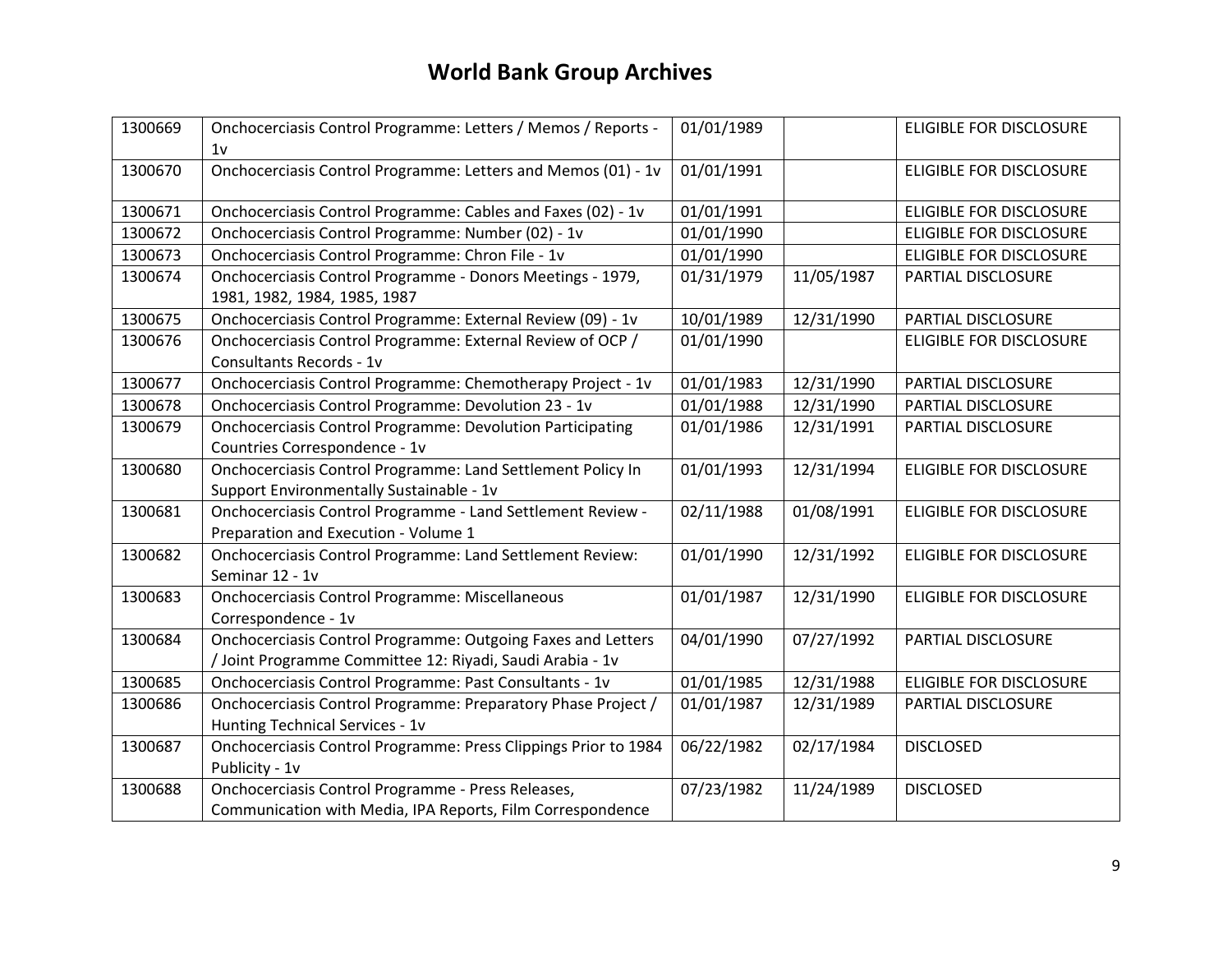| 1303905 | African Program to Control Onchocerciasis (APOC) - 95-01          | 07/21/1995 | 12/15/1995 | <b>DISCLOSED</b>               |
|---------|-------------------------------------------------------------------|------------|------------|--------------------------------|
| 1591623 | River Blindness Project - Africa - Reports and Studies            | 05/01/1969 | 12/18/1970 | <b>ELIGIBLE FOR DISCLOSURE</b> |
| D214491 | Appui du Programme Africain de Lutte contre l'Onchocercose        | 10/06/1995 | 10/06/1995 | <b>ELIGIBLE FOR DISCLOSURE</b> |
|         | [APOC] au Programme National de Lutte contre l'Onchocercose       |            |            |                                |
|         | au Burundi [PNLO] pour la Periode de 1996 a 2000                  |            |            |                                |
| 1610425 | West Africa - Onchocerciasis Control Programme, Operational       |            |            | <b>ELIGIBLE FOR DISCLOSURE</b> |
|         | documents (non-procurement) - set                                 |            |            |                                |
| 1610426 | West Africa - Onchocerciasis Control Programme, Operational       |            |            | <b>ELIGIBLE FOR DISCLOSURE</b> |
|         | documents (non-procurement) - set                                 |            |            |                                |
| 1610427 | West Africa - Onchocerciasis Control Programme, Operational       |            |            | <b>ELIGIBLE FOR DISCLOSURE</b> |
|         | documents (non-procurement) - set                                 |            |            |                                |
| 1610428 | West Africa - Onchocerciasis Control Programme, Operational       |            |            | <b>ELIGIBLE FOR DISCLOSURE</b> |
|         | documents (non-procurement) - set                                 |            |            |                                |
| 1611420 | Upper Volta - Onchocerciasis Freed Zones, Operational             |            |            | <b>ELIGIBLE FOR DISCLOSURE</b> |
|         | documents (non-procurement) - set                                 |            |            |                                |
| D217839 | Actualisation of the Plan of Devolution of the Onchocerciasis     | 07/01/1993 | 07/01/1993 | <b>DISCLOSED</b>               |
|         | Control Programme in Ghana - Control of Onchocerciasis, Yaws,     |            |            |                                |
|         | Leprosy, Guinea Worm and Malaria - July 1993 - Ministry of        |            |            |                                |
|         | Health                                                            |            |            |                                |
| D217840 | Devolution Plan Update of the Onchocerciasis Control Program      | 04/01/1992 | 04/01/1992 | <b>ELIGIBLE FOR DISCLOSURE</b> |
|         | in Burkina Faso - April 1992 - Ministry of Health and Social      |            |            |                                |
|         | Welfare                                                           |            |            |                                |
| 1651314 | Miscellaneous Old Non-Procurement Documents (Singrauli            | 01/01/1993 | 12/31/1997 | <b>ELIGIBLE FOR DISCLOSURE</b> |
|         | Development & Environmental Strategy : Public Summary             |            |            |                                |
|         | Report in 2v, 1994-08; NTPC Ltd 20th Annual Report 1995 -         |            |            |                                |
|         | 1996; Environmental Status of Dudhichua OCP                       |            |            |                                |
| G213382 | Resumenes de planes operativos anuales 1996 - CENTA               | 02/01/1996 |            | <b>ELIGIBLE FOR DISCLOSURE</b> |
|         | <b>REFORMAG GOPA &amp; OCP</b>                                    |            |            |                                |
| 1691370 | Correspondence 69/71-01                                           | 01/01/1969 | 12/31/1971 | PARTIAL DISCLOSURE             |
| D219862 | Lutte contre l'onchocercose execute par Africare - Rapport - July | 07/01/1995 | 07/01/1995 | <b>ELIGIBLE FOR DISCLOSURE</b> |
|         | 1995                                                              |            |            |                                |
| D223859 | Soil survey & land evaluation of the Onchocerciasis freed zone    | 01/01/1987 |            | <b>ELIGIBLE FOR DISCLOSURE</b> |
|         | planning area - Draft report                                      |            |            |                                |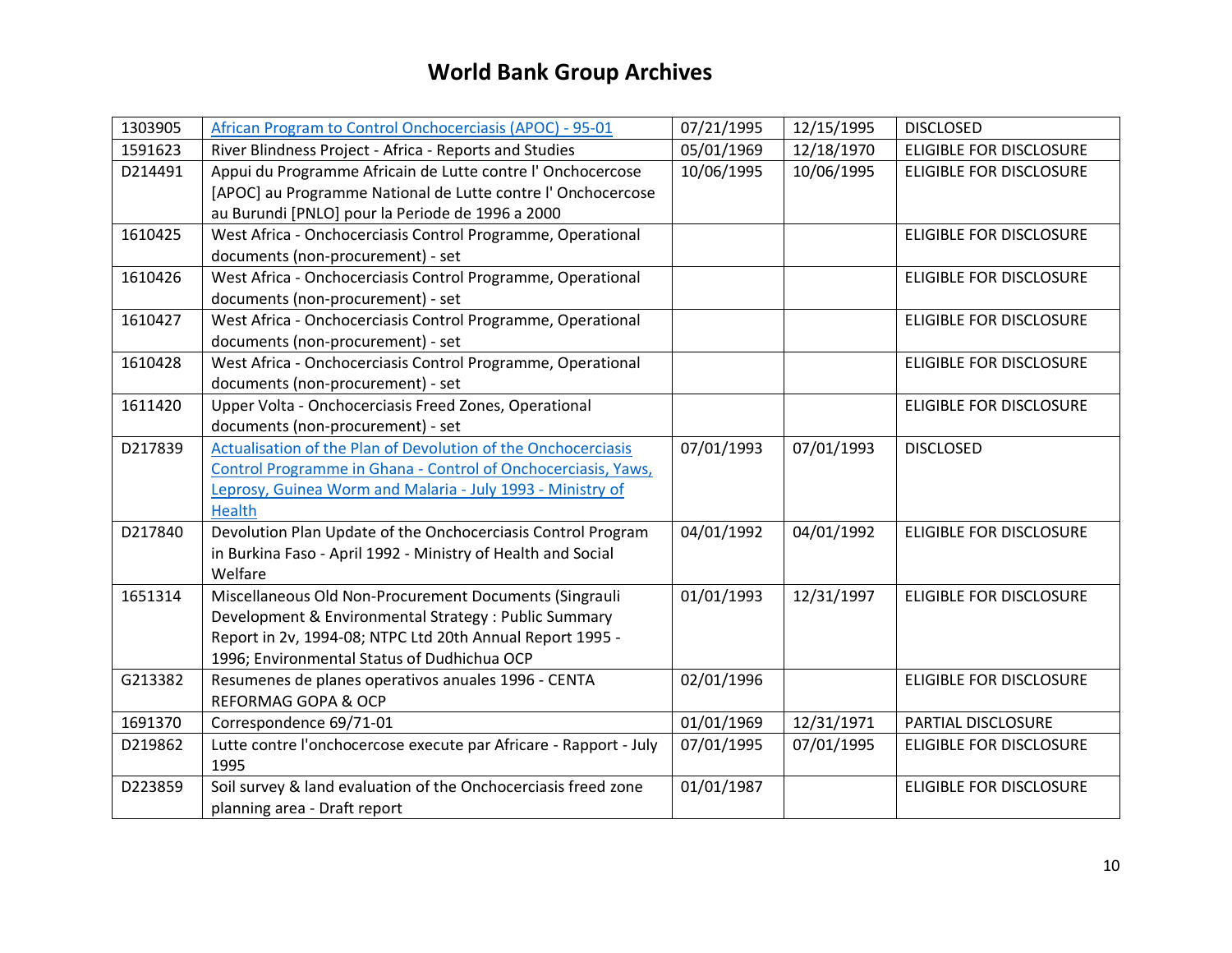| 1428489  | Briefing Book - Donor's Conference of the Onchocerciasis          | 11/03/1994 | 11/04/1994 | PARTIAL DISCLOSURE             |
|----------|-------------------------------------------------------------------|------------|------------|--------------------------------|
|          | Control Programme - November 3 - 4, 1994                          |            |            |                                |
| 1428510  | Sahel Visions - Planned Settlement and River Blindness Control    | 12/01/1989 | 12/31/1989 | <b>ELIGIBLE FOR DISCLOSURE</b> |
|          | In Burkina Faso By Della McMillan                                 |            |            |                                |
| 1434979  | Consultative Group - Onchocerciasis Control - 1v                  | 01/01/1973 | 12/31/1980 | PARTIAL DISCLOSURE             |
| F222526  | Baseline socio economic study for Samaleswari OCP                 | 06/01/1994 |            | <b>ELIGIBLE FOR DISCLOSURE</b> |
| 1870236  | Africa - Missions - Mr. Chaufournier - Correspondence             | 12/17/1968 | 12/17/1968 | <b>DISCLOSED</b>               |
| 1870887  | Africa - River Blindness in Tropical Africa - 1966 - 1967         | 12/01/1966 | 11/24/1967 | PARTIAL DISCLOSURE             |
|          | Correspondence                                                    |            |            |                                |
| 1870888  | Africa - River Blindness in Tropical Africa - 1968 Correspondence | 01/29/1968 | 12/30/1968 | <b>DISCLOSED</b>               |
| 1870889  | Africa - River Blindness in Tropical Africa - 1969 - 1970         | 01/03/1969 | 12/31/1970 | <b>DISCLOSED</b>               |
|          | Correspondence                                                    |            |            |                                |
| 1870890  | Africa - River Blindness - 1971 Correspondence                    | 01/05/1971 | 12/27/1971 | PARTIAL DISCLOSURE             |
| 30137137 | Onchocerciasis - World Health Organization - Etude De Faisibilite | 05/12/2011 | 05/12/2011 | <b>DISCLOSED</b>               |
|          | - Lutte Contre L'Onchocercose Dans La Region Fleuve Senegal       |            |            |                                |
|          | 1981                                                              |            |            |                                |
| 30137142 | Onchocerciasis - World Health Organization [WHO] -                | 08/01/1981 | 08/31/1981 | <b>DISCLOSED</b>               |
|          | Independent Commission on the Long Term Prospects of the          |            |            |                                |
|          | Onchocerciasis Control Programme - Final Report 1981              |            |            |                                |
| 30137144 | Onchocerciasis - World Health Organization [WHO] - Western        | 10/18/1973 | 12/22/1983 | <b>DISCLOSED</b>               |
|          | Pacific Regional Office - Report of Independent Assessment        |            |            |                                |
|          | Team on Malaria Eradication Programme in the Britsh Solomon       |            |            |                                |
|          | Islands Protectorate [BSIP] - 1973                                |            |            |                                |
| 30137157 | Onchocerciasis - Onchocerciasis Control Programme - Briefing      | 12/02/1983 | 12/02/1983 | <b>ELIGIBLE FOR DISCLOSURE</b> |
|          | Note - 1983                                                       |            |            |                                |
| 30137159 | Onchocerciasis - Onchocerciasis Control Programme - Evaluation    | 01/01/1982 | 12/31/1982 | <b>ELIGIBLE FOR DISCLOSURE</b> |
|          | pour une protection du Chantier de construction du Barrage de     |            |            |                                |
|          | Manantali contre les Vecteurs de l'Onchocercose - D. Quillevere   |            |            |                                |
|          | et. Guillet - 1982                                                |            |            |                                |
| 30137163 | Onchocerciasis - Onchocerciasis Control Programme - Le Niveaux    | 01/01/1979 | 12/31/1979 | <b>ELIGIBLE FOR DISCLOSURE</b> |
|          | d' Endemicite dans l'Onchocercose - A. Prost, J.P. Hervouet and   |            |            |                                |
|          | B. Thylefors - 1979                                               |            |            |                                |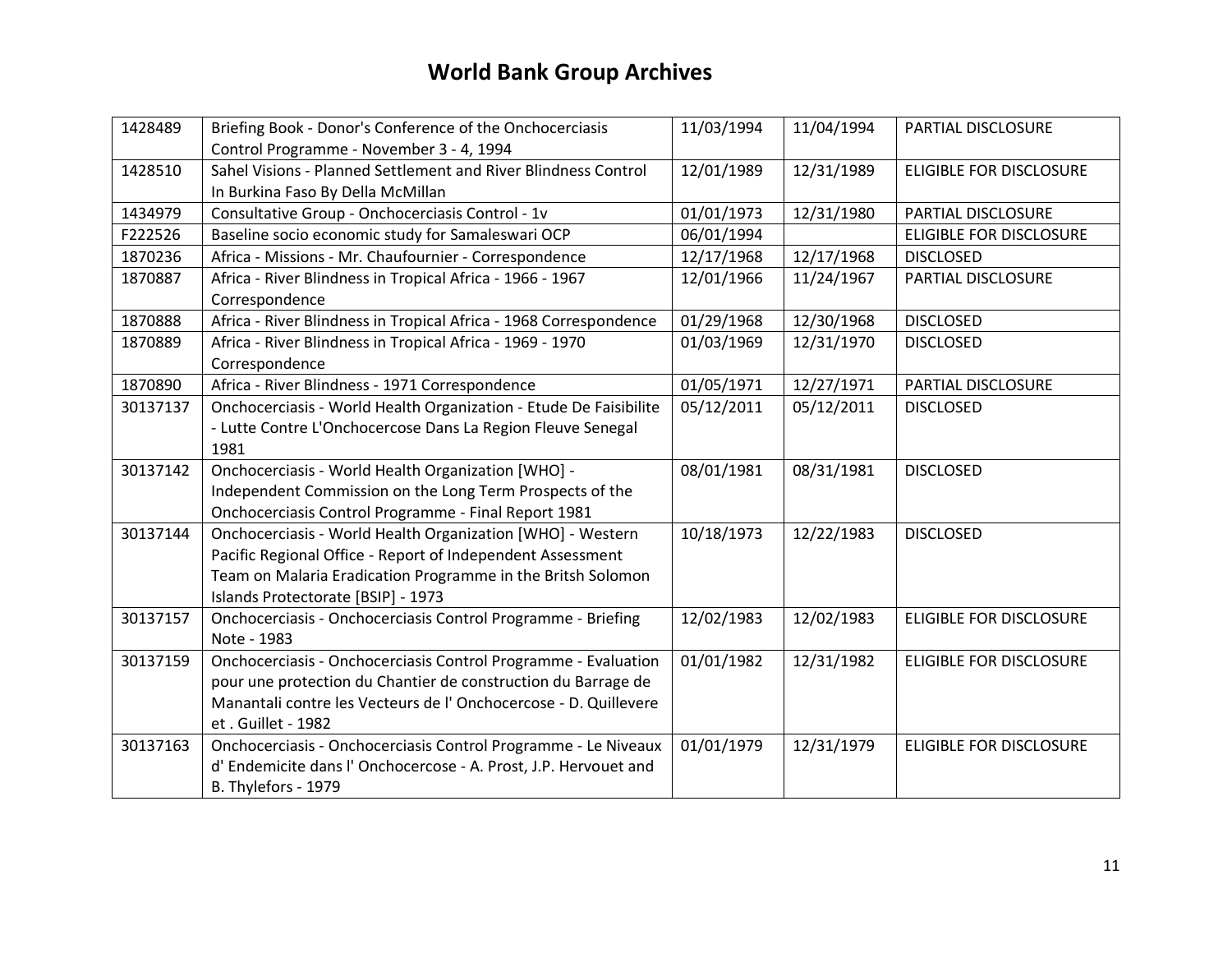| 30137165 | Onchocerciasis - Onchocerciasis Control Programme -                             | 03/31/1978 | 03/31/1978 | <b>ELIGIBLE FOR DISCLOSURE</b> |
|----------|---------------------------------------------------------------------------------|------------|------------|--------------------------------|
|          | Onchocerciasis Control Programme [OCP] Evaluation Report -<br><b>March 1978</b> |            |            |                                |
| 30137177 | Onchocerciasis - Onchocerciasis Control Programme -                             | 04/13/1978 | 04/13/1978 | <b>ELIGIBLE FOR DISCLOSURE</b> |
|          | Onchocerciasis Control Programme [OCP] - Rapport d' Evaluation                  |            |            |                                |
|          | - April 1978                                                                    |            |            |                                |
| 30137178 | Onchocerciasis - Onchocerciasis Control Programme -                             | 06/01/1978 | 06/01/1978 | <b>ELIGIBLE FOR DISCLOSURE</b> |
|          | Onchocerciasis Control Programme [OCP] Evaluation Report -                      |            |            |                                |
|          | Revised Version - June 1978                                                     |            |            |                                |
| 30137179 | Onchocerciasis - Onchocerciasis Control Programme - Reunion                     | 09/07/1978 | 09/08/1978 | <b>ELIGIBLE FOR DISCLOSURE</b> |
|          | sur Rapport d' Evaluation de l'Aspect Economique du                             |            |            |                                |
|          | Programme Onchocercose - September 7 - 8, 1978                                  |            |            |                                |
| 30137181 | Onchocerciasis - Onchocerciasis Control Programme - Le Mise en                  | 01/01/1977 | 01/01/1977 | <b>ELIGIBLE FOR DISCLOSURE</b> |
|          | Valeur des Vallees des Volta Blanche et Rouge - Un Accident                     |            |            |                                |
|          | Historique - 1977                                                               |            |            |                                |
| 30137183 | Onchocerciasis - Onchocerciasis Control Programme [OCP] -                       | 06/01/1982 | 06/01/1982 | <b>DISCLOSED</b>               |
|          | OCP/82.4 - Report on Onchocerciasis Chemotherapy - Project                      |            |            |                                |
|          | Working Group - 1982                                                            |            |            |                                |
| 30137184 | Onchocerciasis - Onchocerciasis Control Programme [OCP] -                       | 01/01/1982 | 01/01/1982 | <b>DISCLOSED</b>               |
|          | OCP/81.2 - Rapport Final des Etudes d' Extensions du                            |            |            |                                |
|          | Programme au Benin, Ghana et Togo - 1982                                        |            |            |                                |
| 30137185 | Onchocerciasis - Onchocerciasis Control Programme [OCP] -                       | 01/01/1974 | 12/31/1979 | <b>DISCLOSED</b>               |
|          | OCP/78.2 - Onchocerciasis Control Programme in the Volta River                  |            |            |                                |
|          | Basin Area - Evaluation Report - 1974 - 1979                                    |            |            |                                |
| 30137186 | Onchocerciasis - Onchocerciasis Control Programme [OCP] -                       | 01/01/1973 | 01/01/1973 | <b>DISCLOSED</b>               |
|          | Etude pour le Controle de l'Onchocercose dans le Bassin des                     |            |            |                                |
|          | Voltas - Identification des Zones Susceptibles d'Interventions                  |            |            |                                |
|          | Economiques - Resume and et Conclusions - MM. Tournier et Vo                    |            |            |                                |
|          | Quang Tri                                                                       |            |            |                                |
| 30137189 | Onchocerciasis - National Onchocerciasis Committees [NOC] -                     | 06/10/1981 | 06/04/1982 | <b>DISCLOSED</b>               |
|          | Accra - June 1981 - June 1982                                                   |            |            |                                |
| 30137195 | Onchocerciasis - Joint Programme Committee [JPC] - Third                        | 10/01/1982 | 12/10/1982 | <b>DISCLOSED</b>               |
|          | Session - Bamako, Mali - December 7 - 10, 1982                                  |            |            |                                |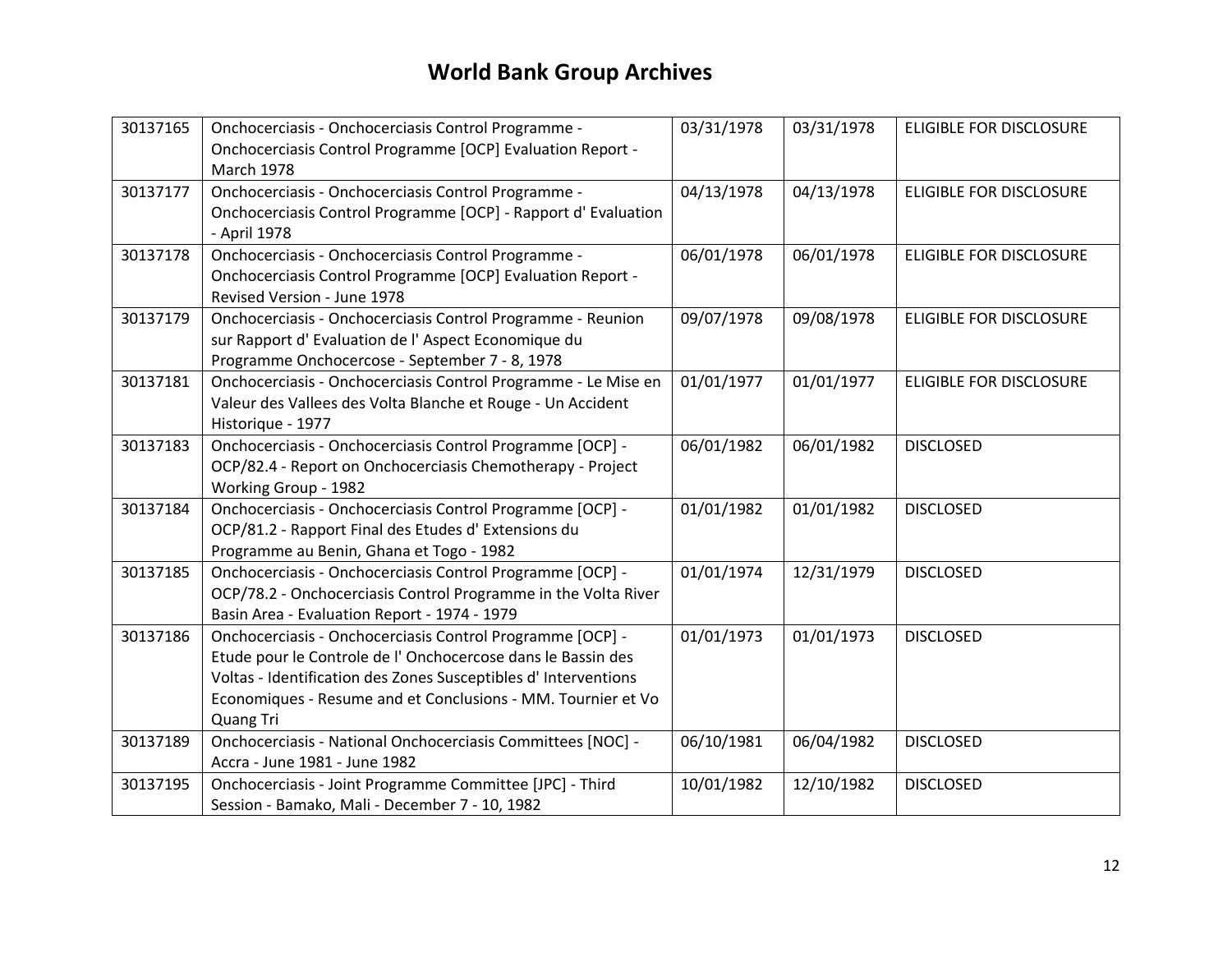| 30137196 | Onchocerciasis - Joint Programme Committee [JPC] - First<br>Session - Yamoussoukro, Ivory Coast - November 25 - 27, 1980                                                              | 11/25/1980 | 11/27/1980 | <b>DISCLOSED</b>               |
|----------|---------------------------------------------------------------------------------------------------------------------------------------------------------------------------------------|------------|------------|--------------------------------|
| 30137203 | Onchocerciasis - Joint Coordinating Committee [JCC] - Sixth<br>Session - December 3 - 5, 1979                                                                                         | 10/03/1979 | 12/05/1979 | <b>DISCLOSED</b>               |
| 30137204 | Onchocerciasis - Joint Coordinating Committee [JCC] - Fifth<br>Session - December 5 - 8, 1978                                                                                         | 12/05/1978 | 12/08/1978 | <b>DISCLOSED</b>               |
| 30137205 | Onchocerciasis - Onchocerciasis Control Programme [OCP] -<br>Steering Committee - Progress Report for 1977 and Budget 1978                                                            | 09/01/1977 | 09/02/1977 | <b>DISCLOSED</b>               |
| 30137210 | Onchocerciasis - Expert Advisory Committee [EAC] Meeting -<br>1982                                                                                                                    | 09/13/1982 | 09/17/1982 | <b>DISCLOSED</b>               |
| 30137211 | Onchocerciasis - Expert Advisory Committee [EAC] Meeting -<br>Geneva - 1981                                                                                                           | 10/12/1981 | 11/01/1981 | <b>DISCLOSED</b>               |
| 30137247 | Onchocerciasis - Committee of Sponsoring Agencies [CSA] -<br>Reviews of the Eighth - Eleventh Meetings - Onchocerciasis<br>Control Programme in the Volta River Basin Area - 1982     | 02/03/1982 | 12/11/1982 | <b>DISCLOSED</b>               |
| 30137248 | Onchocerciasis - Committee of Sponsoring Agencies [CSA] - Fact<br>Finding Mission - Terms of Reference [TOR] / Annexes 2 and 3 -<br>1975                                              | 12/04/1975 | 12/06/1974 | <b>DISCLOSED</b>               |
| 30137249 | Onchocerciasis - Committee of Sponsoring Agencies [CSA] -<br>Reporting of the Twelfth - Sixteenth Meetings - Onchocerciasis<br>Control Programme in the Volta River Basin Area - 1983 | 02/24/1983 | 12/15/1983 | <b>DISCLOSED</b>               |
| 553041   | Actualisation du Plan de Devolution du Programme de Lutte<br>Contre L'Onchocercose au Burkina Faso - April 1, 1992                                                                    |            |            | <b>ELIGIBLE FOR DISCLOSURE</b> |
| 30303429 | Onchocerciasis Control Programme - Donor Countries - January /<br>December 1983                                                                                                       | 01/01/1983 | 12/31/1983 | PARTIAL DISCLOSURE             |
| 30339647 | <b>Onchocerciasis Economic Development Advisory Panel [EDAP]</b><br>Project - Sub Saharan Africa Region - PX01211 - Correspondence<br>- Volume 2                                      | 09/01/1976 | 08/31/1977 | PARTIAL DISCLOSURE             |
| 30339648 | <b>Onchocerciasis Economic Development Advisory Panel [EDAP]</b><br>Project - Sub Saharan Africa Region - PX01211 - Correspondence<br>- Volume 3                                      | 09/05/1977 | 07/20/1979 | PARTIAL DISCLOSURE             |
| 30339762 | Socio Economic Development Studies in the Onchocerciasis<br>Control Programme Area - Volume 2 - National Oncho Zone                                                                   | 09/01/1988 | 09/30/1988 | <b>DISCLOSED</b>               |